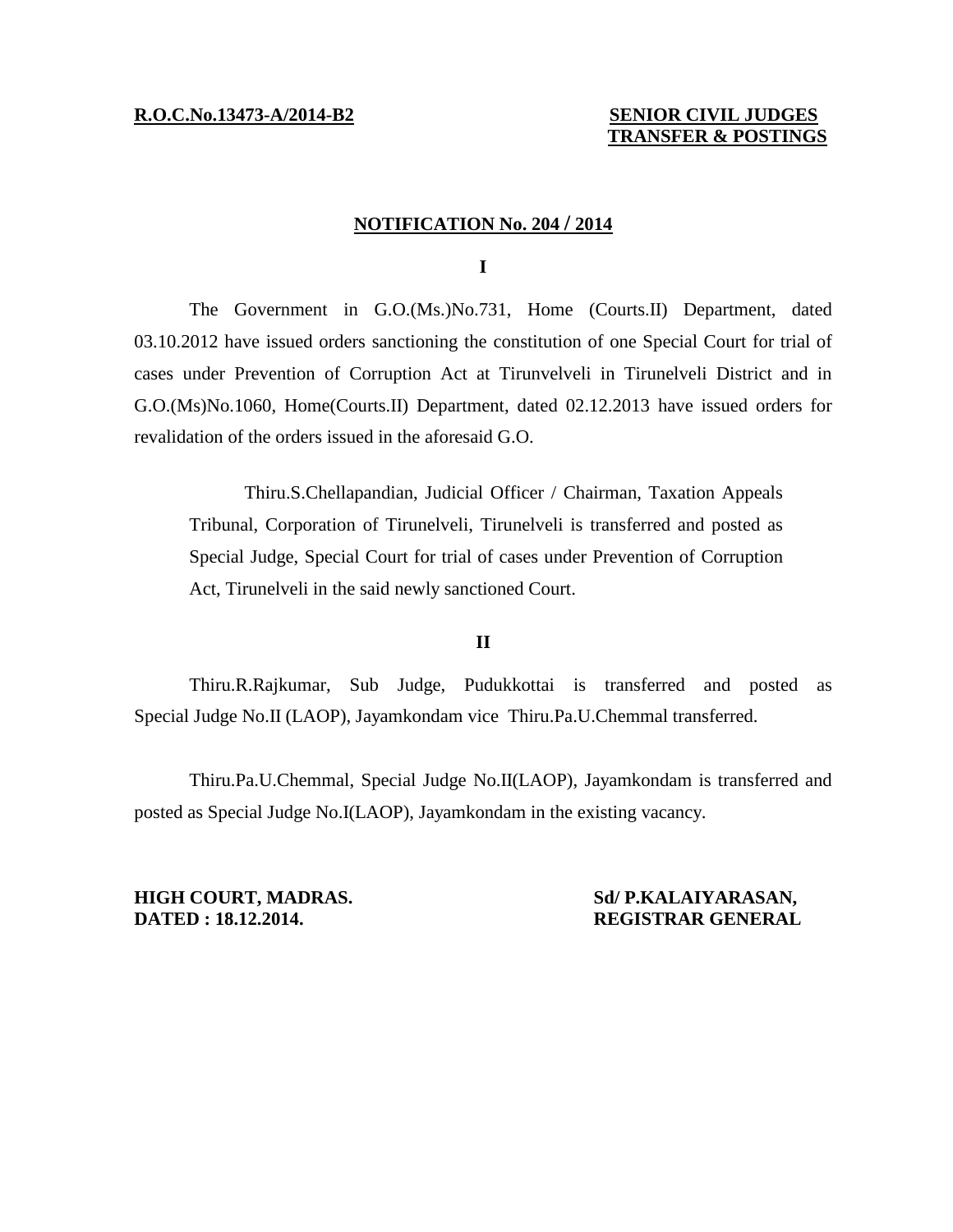### **R.O.C.No.13473-A/2014-B2**

### **OFFICIAL MEMORANDUM**

Sub: Courts and Judges – Senior Civil Judges – Transfer and Postings Notification issued - Joining instructions issued.

Ref: High Court's Notification No. 204 / 2014, dated : 18.12.2014.

.............

Thiru S.Chellapandian, Judicial Officer/Chairman, Taxation Appeals Tribunal, Corporation of Tirunelveli, Tirunelveli, who has been transferred and posted as Special Judge, Special Court for trial of cases under Prevention of Corruption Act, Tirunelveli in Tirunelveli District in the newly sanctioned Court in the High Court's Notification cited above is required to hand over charge of his post to the Commissioner, Corporation of Tirunelveli, Tirunelveli, on 22.12.2014 F.N., and assume charge of the post of Special Judge, Special Court for trial of cases under Prevention of Corruption Act, Tirunelveli on 22.12.2014 F.N., without fail.

As the inauguration of the said newly sanctioned Court is to be held on 22.12.2014 at 10.00 a.m., (Monday), Thiru S.Chellapandian is required to report to the Principal District Judge, Tirunelveli, on 21.12.2014 A.N. without fail, in connection with inauguration of the said newly sanctioned Court.

### **II**

Thiru R.Rajkumar, Sub Judge, Pudukkottai, who has been transferred and posted as Special Judge No.II (LAOP), Jayamkondam in the High Court's Notification cited above, is required to hand over charge of his post to the Chief Judicial Magistrate, Pudukkottai, immediately and take charge of the post of Special Judge No.II (LAOP), Jayamkondam, from Thiru Pa.U.Chemmal, Special Judge No.II (LAOP), Jayamkondam, immediately, without availing full joining time.

**I**